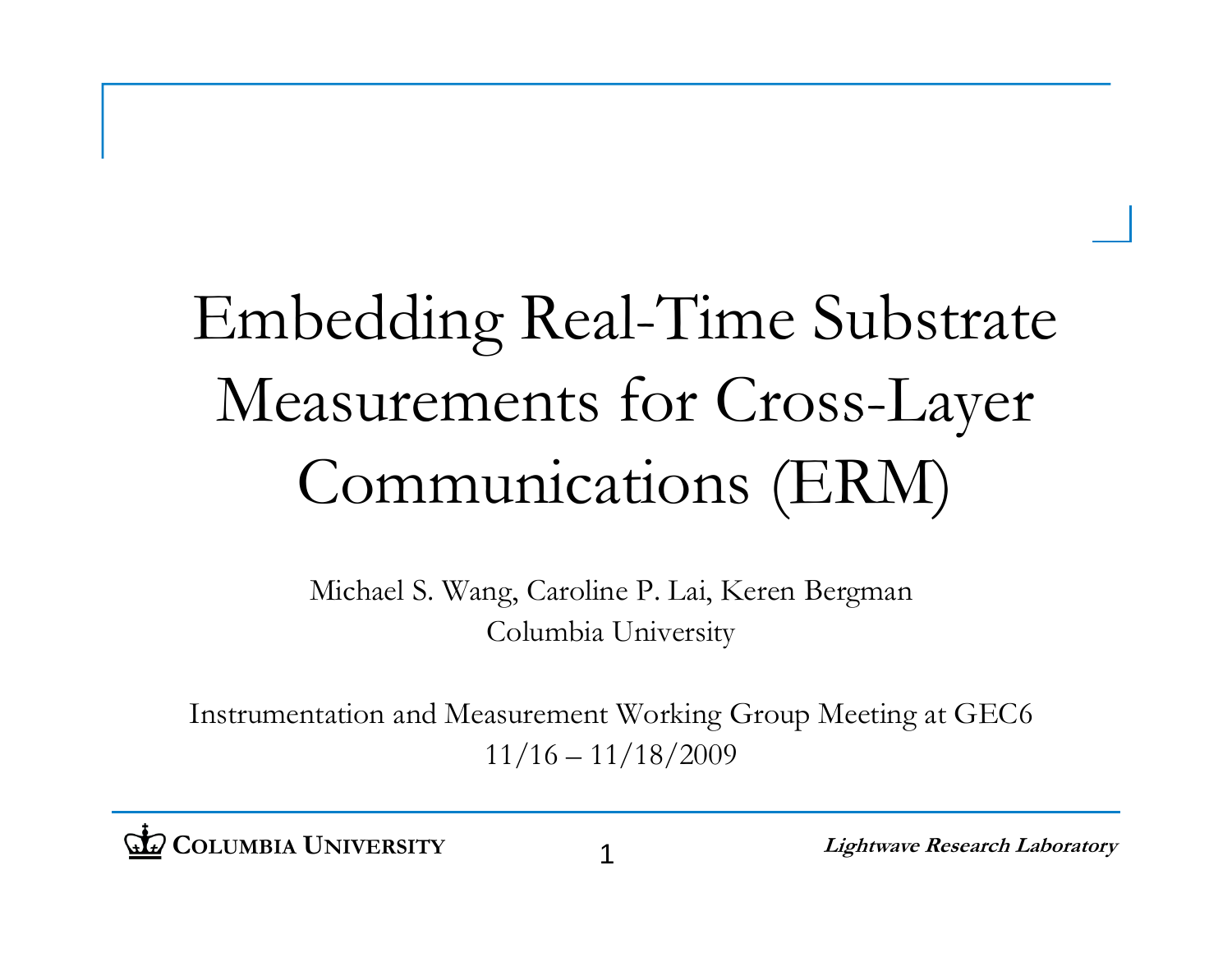### Our Involvement in Cluster-D

- $\Box$  Starting from Spiral <sup>1</sup>
	- Embedded Real-Time Measurement (**ERM**)
- $\Box$  Starting from Spiral 2
	- **n** Integrated Measurement Framework and Tools for Cross Layer Experimentation (**IMF**)
	- **Programmable Measurements over Texas-based** Research Network (**LEARN**)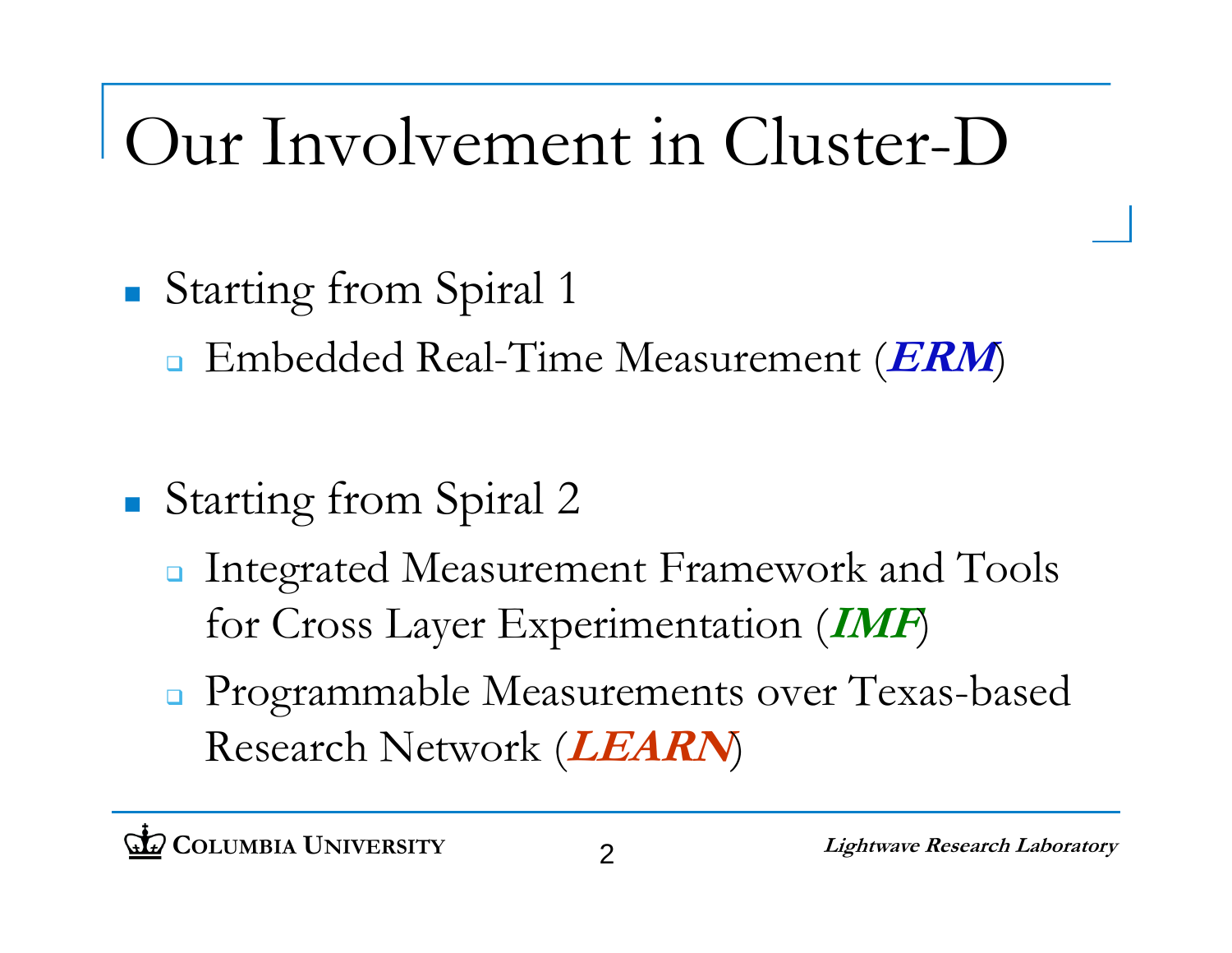Year 1: Unified Measurement Framework Interface Specifications



Milestone 3, http://groups.geni.net/geni/wiki/Embedded Real-Time Measurements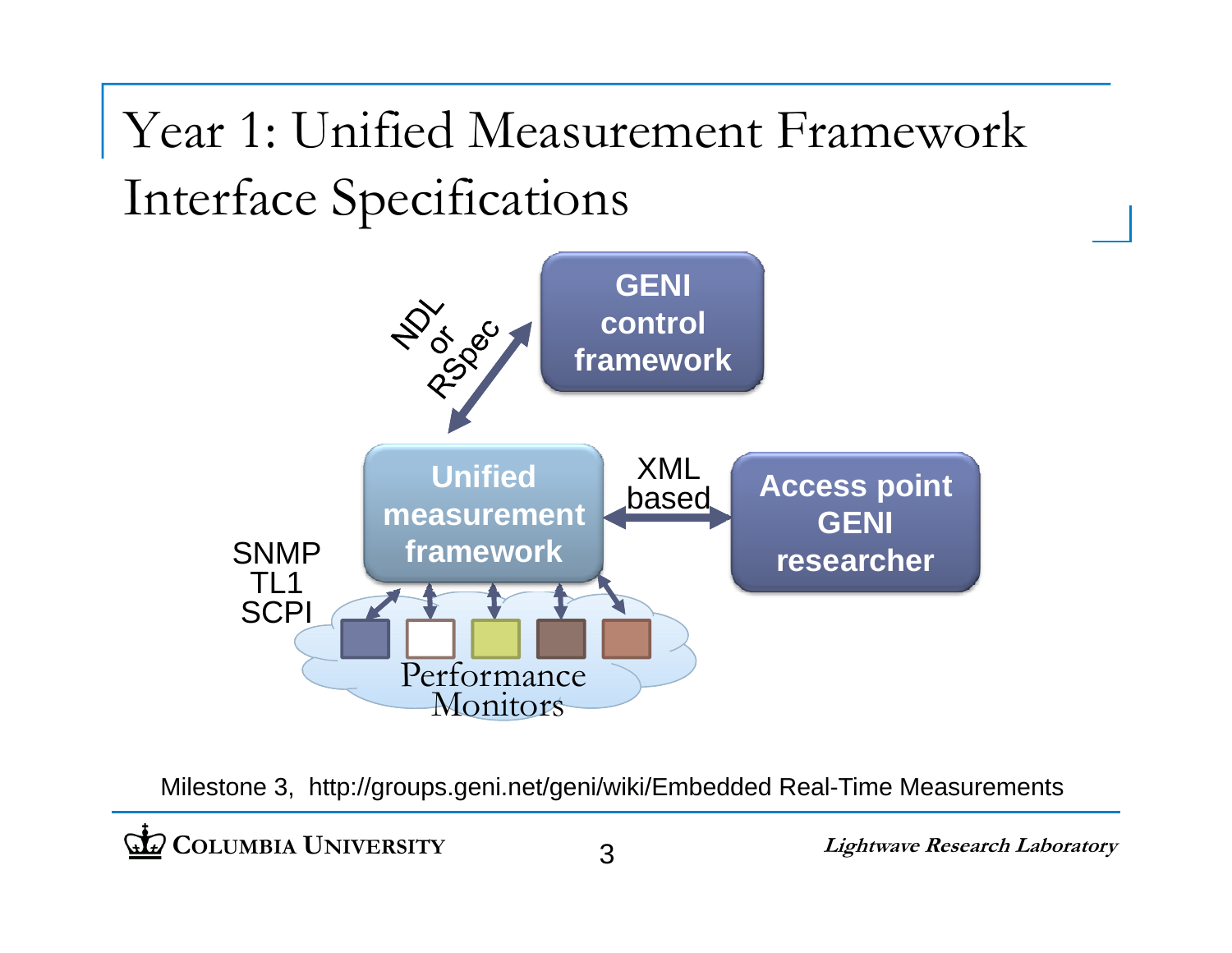Year 1: Unified Measurement Framework Implementation (Example)



Milestone 3, http://groups.geni.net/geni/wiki/Embedded Real-Time Measurements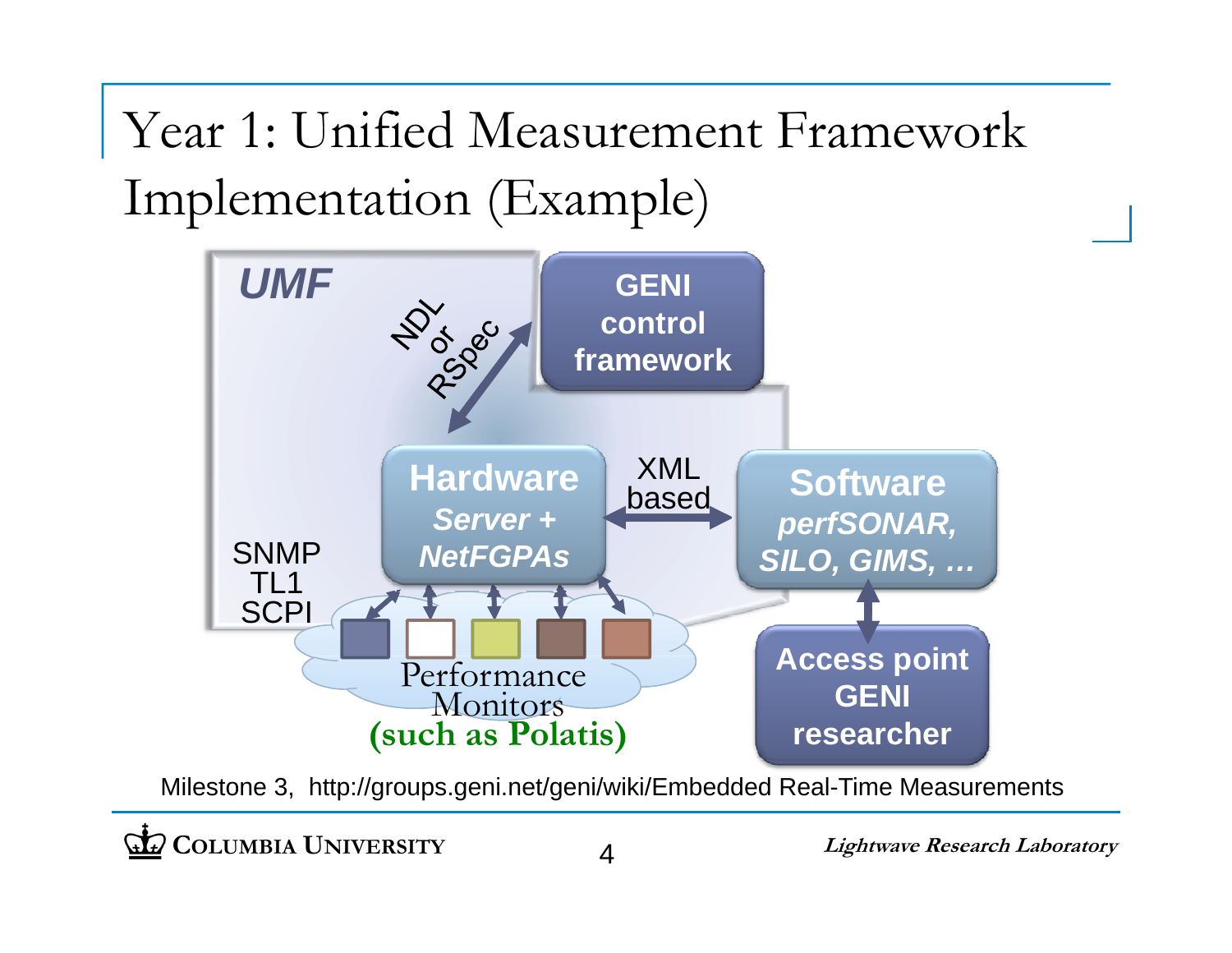## ERM Spiral 2 - Objectives

- $\overline{\phantom{a}}$  Draft the data file format for the transfer of measurement data between the Infinera DTN and the IMF *(***LEARN***, //) due 11/16/09)*
- $\mathcal{L}_{\mathcal{A}}$ Prototype UMF implementation by means of a NetFPGA *(***ERM***, due 12/03/09)*
- $\overline{\phantom{a}}$  Demo working interface from UMF to embedded measurement system, e.g. monitor power with Polatis switch *(***ERM***, due 03/04/10 )*
- $\overline{\phantom{a}}$  Integrate the IMF and UMF with devices in BEN that include performance monitoring capabilities, and demonstrate gathering measurements from these devices. *(***IMF** */* **LEARN***, due 03/16/10)*
- $\overline{\phantom{a}}$ Demo UMF in an experimental use-case with Lightwave Research Lab test-bed at Columbia University *(***ERM***, due 06/03/10)*
- $\overline{\phantom{a}}$  Integrate the IMF and UMF with SILO, and demonstrate a simple cross-layer experimental use-case, e.g., where an optical layer measurement influences routing.
	- $\Box$ Version 0.5 of IMF-SILO software. *(***IMF***, due 07/ / <sup>20</sup> 10)*
	- $\Box$ Version 0.8 of IMF-SILO software *(***ERM***, due 08/31/10)*
	- $\Box$ Version 1.0 of IMF-SILO software *(***IMF***, due 09/30/10)*
- г GENI Outreach - Plan to integrate UMF and IMF within another infrastructures *(***ERM** */* **IMF***, due 09/30/10)*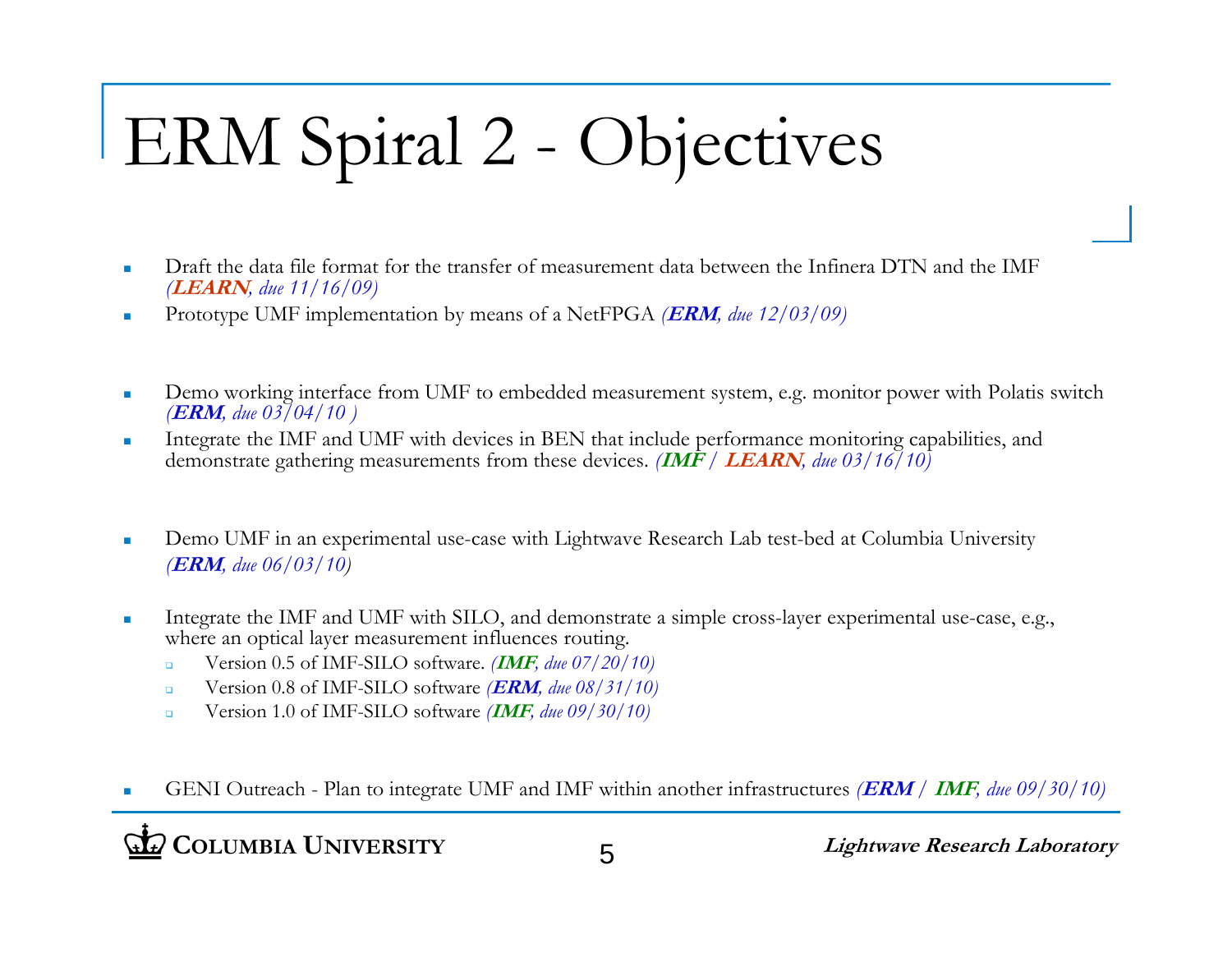# ERM Spiral 2 - Challenges

- $\mathcal{L}_{\mathcal{A}}$  Interfacing NetFPGA implementation of UMF with different performance measurement devices (Polatis, Infinera DTN, etc)
- $\mathcal{L}_{\mathcal{A}}$  Interfacing UMF with intermediate measurement software architecture (SILO, perfSONAR, GIMS)
- $\mathcal{L}_{\mathcal{A}}$  Interfacing UMF with BEN network and its performance monitoring devices